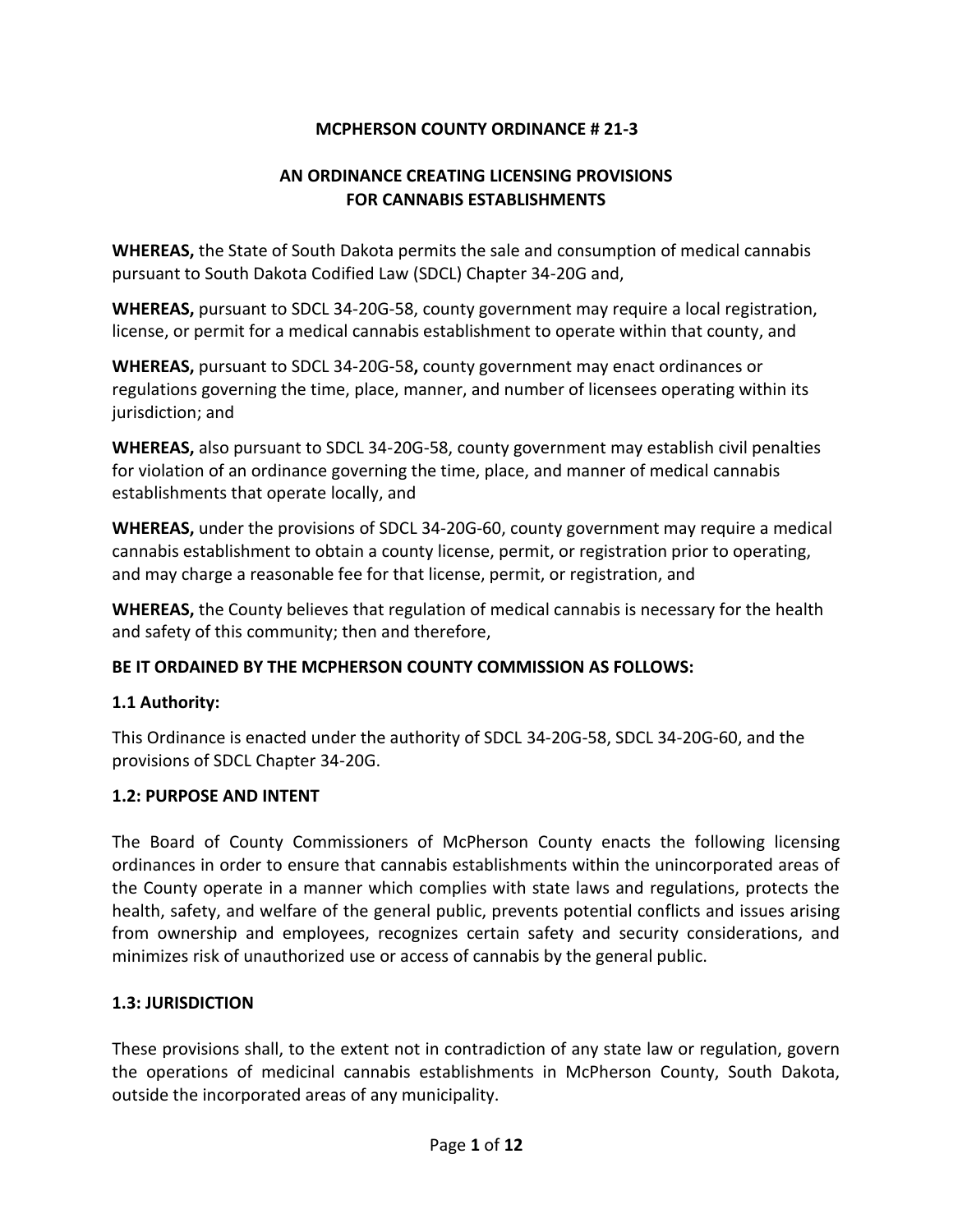#### **1.4: DEFINITIONS**

Unless an alternative definition is explicitly stated in this section, this chapter utilizes the definitions for cannabis-related terms which are defined by SDCL 34-20G-1.

**Cannabis (or Marijuana):** all parts of any plant of the genus cannabis, whether growing or not, in its natural and unaltered state, except for drying or curing and crushing or crumbling. The term includes an altered state of marijuana absorbed into the human body. The term does not include fiber produced from the mature stalks of such plant, or oil or cake made from the seeds of such plant. The term does not include the plant Cannabis sativa L. and any part of that plant, including the seeds thereof and all derivatives, extracts, cannabinoids, isomers, acids, salts, and salts of isomers, whether growing or not, with a delta-9 tetrahydrocannabinol concentration of not more than three-tenths of one percent on a dry weight basis.

**Cannabis Cultivation Facility:** in addition to the definition in SDCL 34-20G-1, this term is further defined as a legally licensed entity that acquires, possesses, cultivates, delivers, transfers, transports, supplies, or sells cannabis and related supplies to a cannabis establishment.

**Cannabis Dispensary:** in addition to the definition in SDCL 34-20G-1, this term is further defined as a legally licensed entity that acquires, possesses, stores, delivers, transfers, transports, sells, supplies, or dispenses cannabis, cannabis products, paraphernalia, or related supplies and educational materials.

**Cannabis Establishment:** cannabis cultivation facility, a cannabis testing facility, a cannabis product manufacturing facility, or a cannabis dispensary.

**Cannabis Product Manufacturing Facility:** in addition to the definition in SDCL 34-20G-1, this term is further defined as a legally licensed entity that acquires, possesses, manufactures, delivers, transfers, transports, supplies, or sells cannabis products to a cannabis dispensary.

**Cannabis Products:** any concentrated cannabis, cannabis extracts, and products that are infused with cannabis or an extract thereof, and are intended for use or consumption by humans. The term includes edible cannabis products, beverages, topical products, ointments, oils, and tinctures.

**Cannabis Testing Facility:** in addition to the definition in SDCL 34-20G-1, this term is further defined as a legally licensed entity legally authorized to analyze the safety and potency of cannabis.

**Department:** the South Dakota Department of Health.

#### **1.5: LICENSE REQUIRED**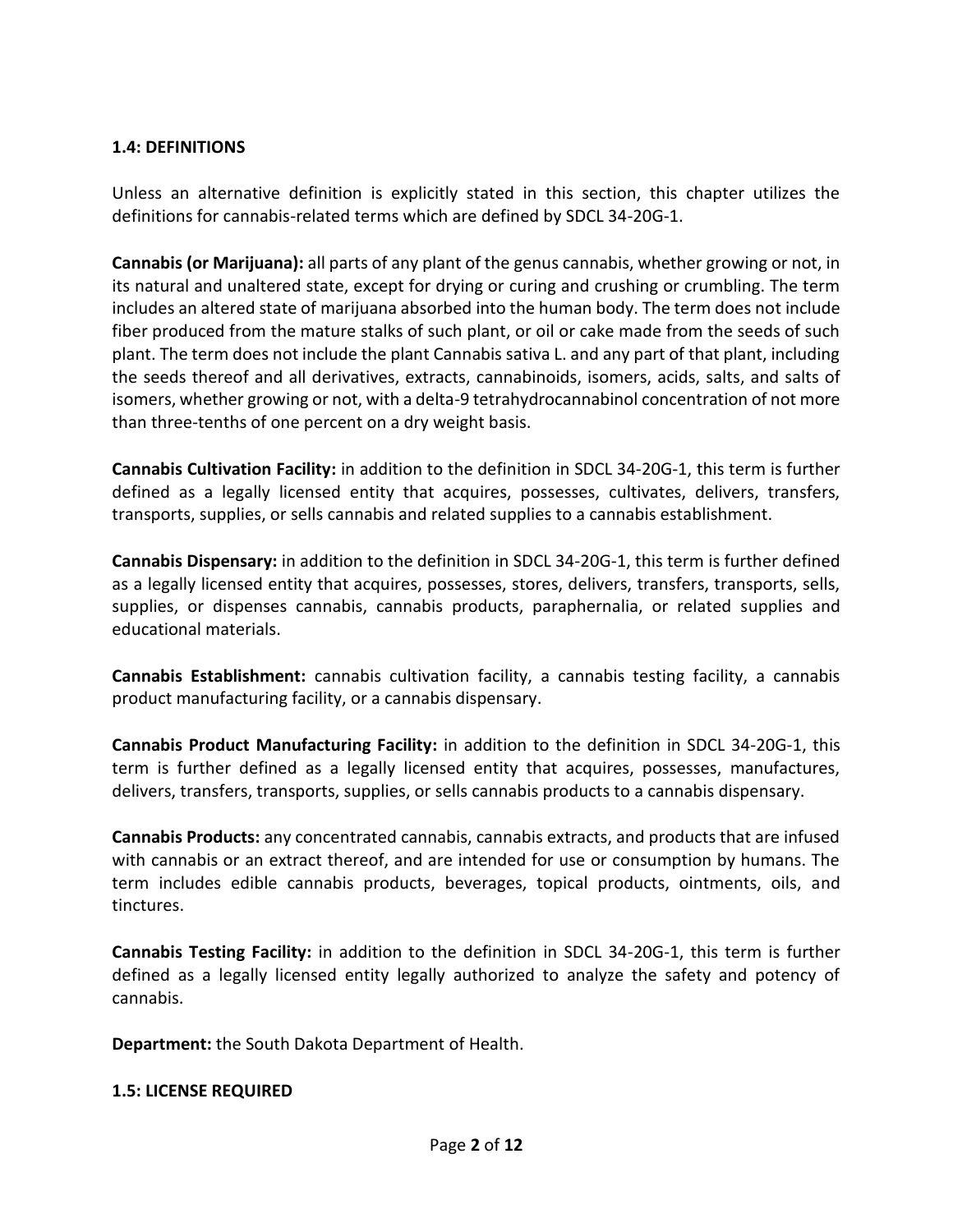- (a) No cannabis establishment may be located or operate in the unincorporated area of the county without the appropriate valid and current cannabis establishment license issued by the County pursuant to this article. A violation of this provision is a Class 2 Misdemeanor. Each day of the violation constitutes a separate offense.
- (b) No cannabis establishment may be located or operate in the unincorporated area of the county without the appropriate valid and current cannabis establishment registration certificate issued by the Department pursuant to rules promulgated under SDCL 34-20G. A violation of this provision is a Class 2 Misdemeanor. Each day of the violation constitutes a separate offense.

#### **1.6: LICENSE APPLICATION**

- (a) An application for a cannabis establishment license must be made on a form provided by the County. No other application form will be considered.
- (b) The applicant must submit the following:
	- 1. Application fee of \$10,000. The County will reimburse \$7,500.00 for applicants who fail to obtain a registration certificate from the South Dakota Department of Health or are not issued a license from the County.
	- 2. An application that will include, but is not limited to, the following:
		- i. The legal name of the prospective cannabis establishment;
		- ii. The physical address of the prospective cannabis establishment that meets the location requirements in 1.7, as well as any location requirements pursuant SDCL 34-20G and the administrative rules promulgated thereunder.
	- iii. The name, address, and birth date of each principal officer, owner, and board member of the proposed cannabis establishment.
	- iv. A sworn statement that no principal officer, owner, or board member has been convicted of a violent felony offense in the previous ten (10) years in any jurisdiction.
	- v. Any additional information requested by the County.

#### **1.7: ISSUANCE OF LICENSE**

(a) The County will issue a license unless: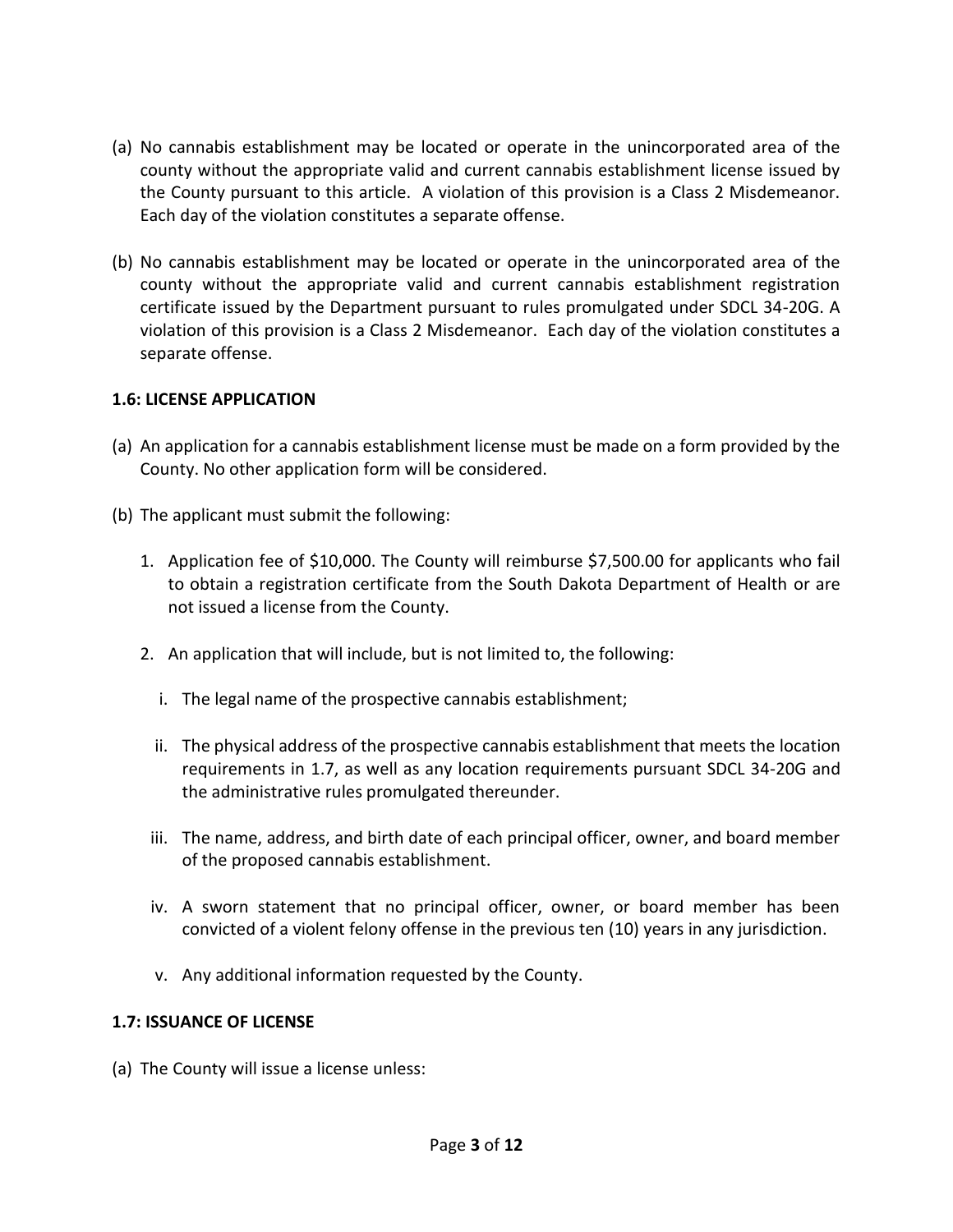- 1. The applicant has made a false statement on the application or submits false records or documentation; or
- 2. Any owners, principal officer, or board member of the applicant is under the age of twenty-one (21) years; or
- 3. Any owner, principal officer, or board member of the applicant has been convicted of a violent felony offense in the previous ten (10) years in any jurisdiction;
- 4. The proposed location does not meet the applicable location requirements found in 1.7 and under SDCL 34-20G;
- 5. The proposed location does not meet all location requirements under SDCL 34-20G and the administrative rules promulgated thereunder;
- 6. The license is to be used for a business prohibited by state or local law, statute, rule, ordinance, or regulation; or
- 7. Any owner, principal officer, or board member of the applicant has had a cannabis establishment license revoked by the County or a registration certificate revoked by the state; or
- 8. An applicant, or an owner, principal officer, or board member thereof, is overdue in payment to the County of taxes, fees, fines, or penalties assessed against or imposed upon the applicant in relation to any cannabis establishment; or
- 9. The applicant will not be operating the business for which the license would be issued.
- (b) In the case of an application for a cannabis dispensary license, the County will reject the application if the limit on the number of cannabis dispensaries has been reached.
- (c) The license must be posted in a conspicuous place at or near the entrance to the cannabis establishment so that it may be easily read at any time.
- (d) The County will review license applications for a cannabis facility in the order in which they are received.
- (e) The County reserves the right to deny any cannabis facility license application for good cause.

# **1.8: COUNTY NEUTRALITY AS TO APPLICANTS**

(a) Upon request from the Department as to the County's preference of applicants, the County will neither support nor oppose any registration certificate application under consideration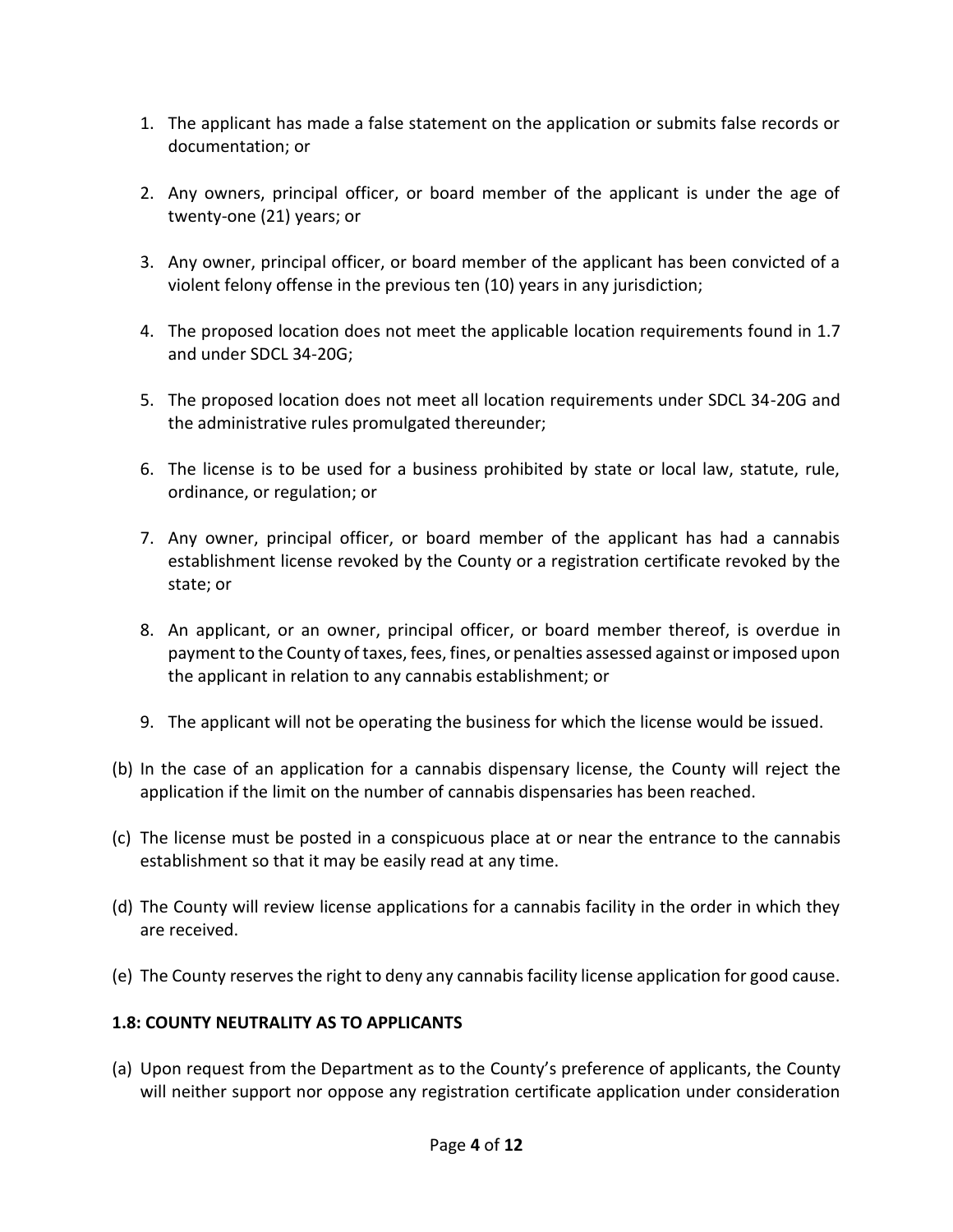by the Department. Likewise, if inquiry is made by the Department, the County will abstain from endorsing any application as beneficial to the community.

# **1.9: LOCATIONS**

- (a) Cannabis Dispensary
	- 1. Dispensary shall not be located within a prescribed distance from certain existing uses as measured from the lot line of the property where the dispensary is proposed, to the lot line of the protected uses listed below:
		- i. Shall not be located within 1,000 feet of a public or private school existing before the date of the cannabis dispensary establishment application. (34-20G-55)
		- ii. Shall not be located within 1000 feet from a nonresidential daycare facility.
		- iii. Shall not be located within 1000 feet from a public park, public pool or public recreational facility or library.
		- iv. Shall not be located within 1000 feet of a religious institution.
		- v. Shall not be located within 1000 feet of a non-applicant residence.
		- vi. No future development will cause a dispensary to become nonconforming due to the establishment of a protected use within the distance prescribed herein.
	- 2. Other location standards are as follows:
		- i. No cannabis dispensary shall share premises with or permit access directly from another cannabis establishment or a business that sells alcohol or tobacco.
		- ii. It shall be unlawful to operate a dispensary in a building which contains a residence or a mixed-use building with commercial and residential uses.
	- 3. General Provisions and Performance Standards for Dispensaries are shown below:
		- i. No more than two (2) cannabis dispensaries shall be allowed to operate in the unincorporated area of the County at any time.
		- ii. No dispensary shall allow access entry to anyone under 18 years of age.
		- iii. Access control methods shall be installed pursuant to state requirements.
		- iv. Shall be located within a completely enclosed permanent structure. Mobile dispensaries are prohibited.
		- v. Drive-through dispensaries are prohibited.
		- vi. Cannabis dispensaries may only operate between the hours of 8:00 a.m. and 6:00 p.m. Monday through Friday and not on Memorial Day and Christmas Day.
		- vii. Shall provide for proper disposal of cannabis remnants and/or by-products and shall not place waste items in exterior refuse containers.
		- viii. Retail products, storage, sales, and display areas shall be kept out of the public view and shall not be visible from the exterior of the building.
		- ix. Signage and advertising shall be limited to on premise signage only, no billboard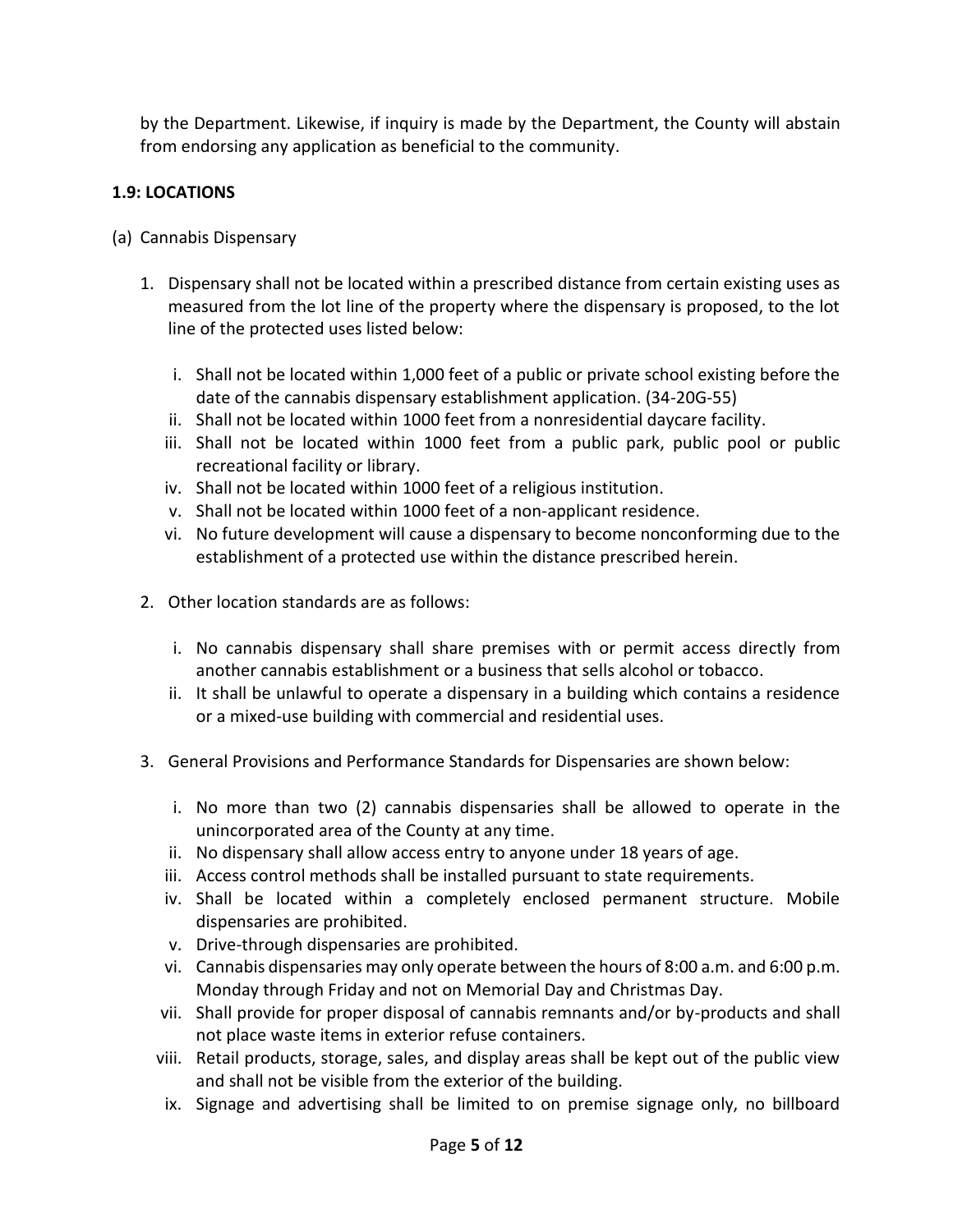advertising, pole signage is prohibited, and signage is limited to text only with no graphic displays or video.

- (b) Cannabis Cultivation Facility
	- 1. Cannabis Cultivation Facility shall not be located within a prescribed distance from certain existing uses as measured from the lot line of the property where the cultivation facility is proposed, to the lot line of the protected uses listed below:
		- i. Shall not be located within 1,000 feet of a public or private school existing before the date of the cannabis cultivation establishment application. (34-20G-55)
		- ii. Shall not be located within 1000 feet from a nonresidential daycare facility.
		- iii. Shall not be located within 1000 feet from a public park, public pool or public recreational facility or library.
		- iv. Shall not be located within 1000 feet of a religious institution.
		- v. Shall not be located within 1000 feet of a non-applicant residence.
		- vi. No future development will cause a cultivation facility to become nonconforming due to the establishment of a protected use within the distance prescribed herein.
	- 2. General Provisions and Performance Standards for Cannabis Cultivation Facilities
		- i. No more than two (2) Cannabis Cultivation Facilities shall be allowed to operate in the unincorporated area of the County at any time.
		- ii. All cultivation operations shall be within a completely enclosed permanent building.
		- iii. Shall provide for proper disposal of cannabis remnants and/or by-products and shall not place waste items in exterior refuse containers.
		- iv. Shall provide for a ventilation and filtration system designed to ensure that odors from cultivation are not detectable beyond the property line. Ventilation and filtration systems shall meet the standards set forth by the State of South Dakota. All cultivation operations shall be within a completely enclosed permanent building or secured greenhouse facility.
		- v. Security measures shall be installed as required by state regulations.
		- vi. Perimeter of the property shall be fenced with minimum of a six (6) foot high solid fence and security access gates.
		- vii. Signage and advertising shall be limited to on premise signage only, no billboard advertising, pole signage is prohibited, and signage is limited to text only with no graphic displays or video.
- (c) Cannabis Testing Facility
	- 1. Cannabis Testing Facility shall not be located within a prescribed distance from certain existing uses as measured from the lot line of the property where the testing facility is proposed, to the lot line of the protected uses listed below: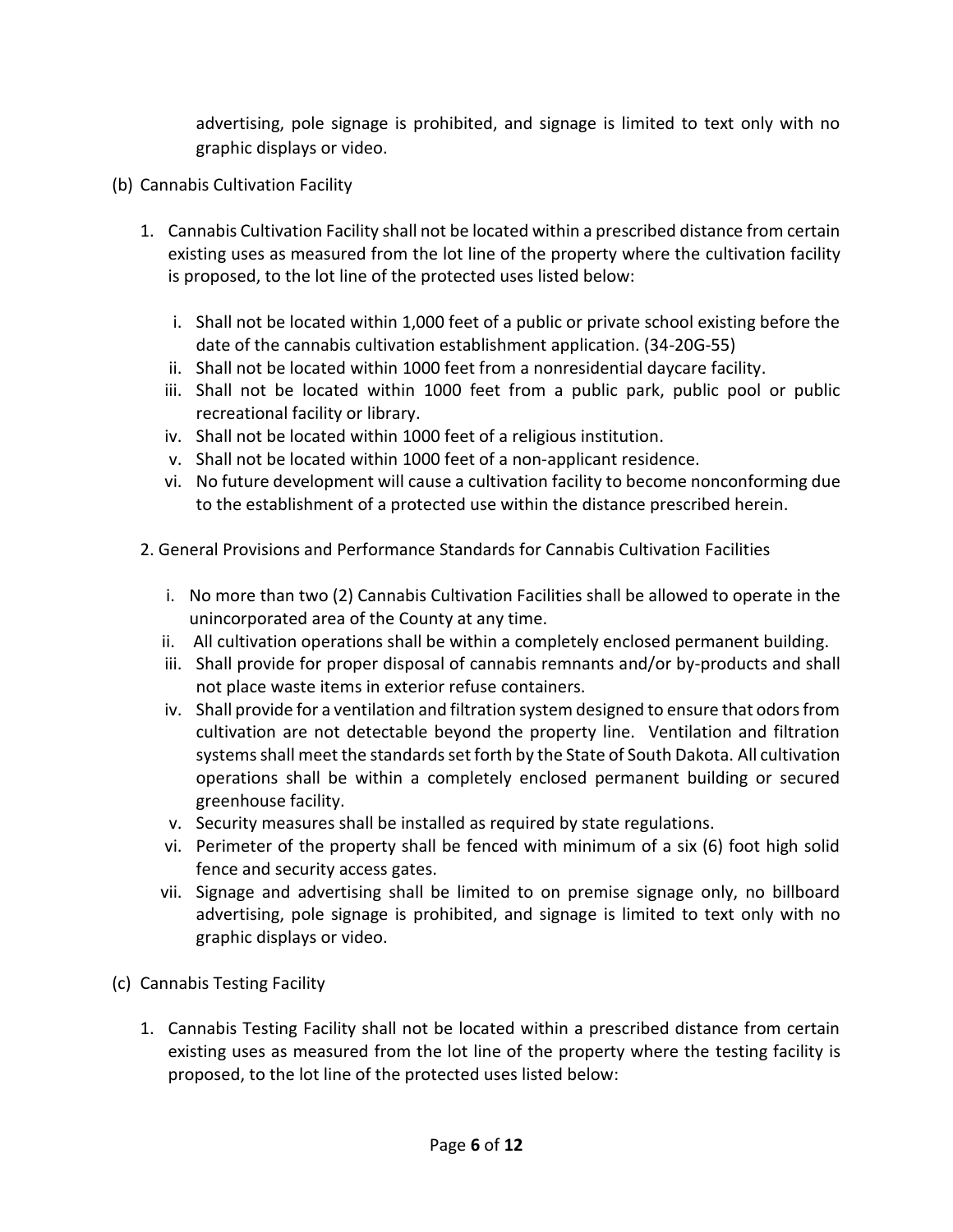- i. Shall not be located within 1,000 feet of a public or private school existing before the date of the cannabis testing establishment application. (34-20G-55).
- ii. Shall not be located within 1000 feet from a nonresidential daycare facility.
- iii. Shall not be located within 1000 feet from a public park, public pool or public recreational facility or library.
- iv. Shall not be located within 1000 feet of a religious institution.
- v. Shall not be located within 1000 feet of a non-applicant residence.
- vi. No future development will cause a testing facility to become nonconforming due to the establishment of a protected use within the distance prescribed herein.
- 2. General Provisions and Performance Standards for Cannabis Testing Facilities
	- i. No More than two (2) Cannabis Testing Facilities shall be allowed to operate in the unincorporated area of the County at any time.
	- ii. All testing operations shall be within a completely enclosed permanent building.
	- iii. Shall provide for proper disposal of cannabis remnants and/or by-products and shall not place waste items in exterior refuse containers.
	- iv. Shall provide for a ventilation and filtration system designed to ensure that odors from cultivation are not detectable beyond the property line. Ventilation and filtration systems shall meet the standards set forth by the State of South Dakota. All cultivation operations shall be within a completely enclosed permanent building or secured greenhouse facility.
	- v. Security measures shall be installed as required by state regulations.
	- vi. Perimeter of the property shall be fenced with minimum of a six (6) foot high solid fence and security access gates.
	- vii. Signage and advertising shall be limited to on premise signage only, no billboard advertising, pole signage is prohibited, and signage is limited to text only with no graphic displays or video.
- (d) Cannabis Product Manufacturing Facility
	- 1. Cannabis Product Manufacturing Facility shall not be located within a prescribed distance from certain existing uses as measured from the lot line of the property where the manufacturing facility is proposed, to the lot line of the protected uses listed below:
		- i. Shall not be located within 1,000 feet of a public or private school existing before the date of the cannabis testing establishment application. (34-20G-55).
		- ii. Shall not be located within 1,000 feet from a nonresidential daycare facility.
		- iii. Shall not be located within 1,000 feet from a public park, public pool or public recreational facility or library.
		- iv. Shall not be located within 1,000 feet of a religious institution.
		- v. Shall not be located within 1,000 feet of a non-applicant residence.
		- vi. No future development will cause a manufacturing facility to become nonconforming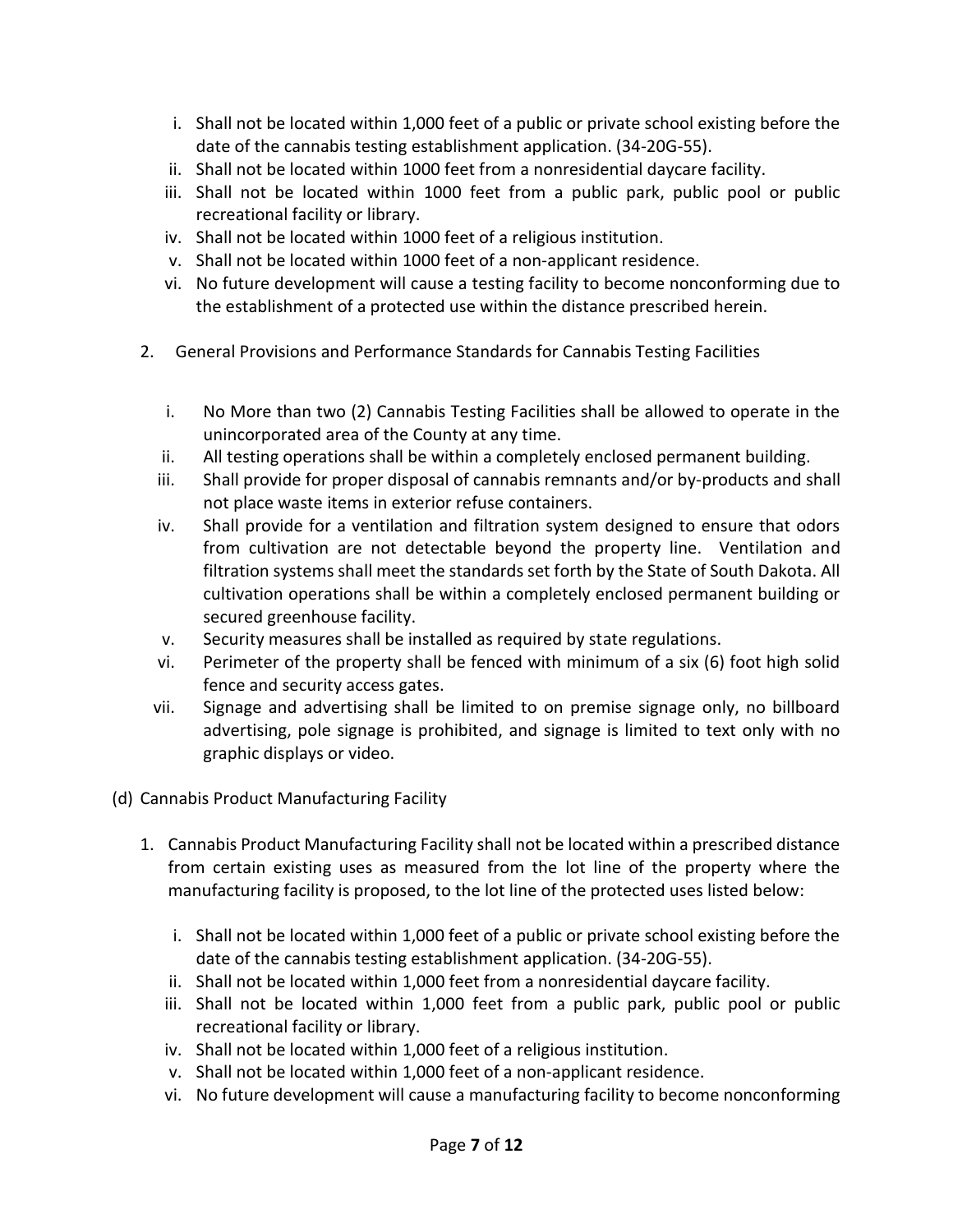due to the establishment of a protected use within the distance prescribed herein.

- 2. General Provisions and Performance Standards for Cannabis Testing Facilities
	- i. No more than two (2) Cannabis Product Manufacturing Facilities shall be allowed to operate in the unincorporated area of the County at any time.
	- ii. All manufacturing operations shall be within a completely enclosed permanent building.
	- iii. Shall provide for proper disposal of cannabis remnants and/or by-products and shall not place waste items in exterior refuse containers.
	- iv. Shall provide for a ventilation and filtration system designed to ensure that odors from cultivation are not detectable beyond the property line. Ventilation and filtration systems shall meet the standards set forth by the State of South Dakota. All cultivation operations shall be within a completely enclosed permanent building or secured greenhouse facility.
	- v. Security measures shall be installed as required by state regulations.
	- vi. Perimeter of the property shall be fenced with minimum of a six (6) foot high solid fence and security access gates.
	- vii. Extraction processes utilizing flammable liquefied gas shall not be located in any building containing Group A, E, I, or R occupancies as defined by the International Building Code.
	- viii. Exit doors from extraction rooms shall swing in the direction of egress and be selfclosing. Panic hardware shall be provided on door and where latching door hardware is provided panic hardware shall also be provided.
	- ix. Extraction rooms, booths, or hoods, including ductwork where required for hazardous exhaust systems shall be protected by an approved automatic fire extinguishing system.
	- x. Signage and advertising shall be limited to on premise signage only, no billboard advertising, pole signage is prohibited, and signage is limited to text only with no graphic displays or video.

# **1.10: BUILDING CODE**

All Cannabis Establishments are required to be constructed in conformance with the 2021 Edition of the International Building Code and International Fire Code.

### **1.11: EXPIRATION OF LICENSE AND RENEWAL**

(a) Each license expires one year from the date of issuance and may be renewed only by making application as provided in Section 1.4. Application for renewal must be submitted at least thirty (30) days before the expiration date. The license holder must continue to meet the license requirements to be eligible for a renewal.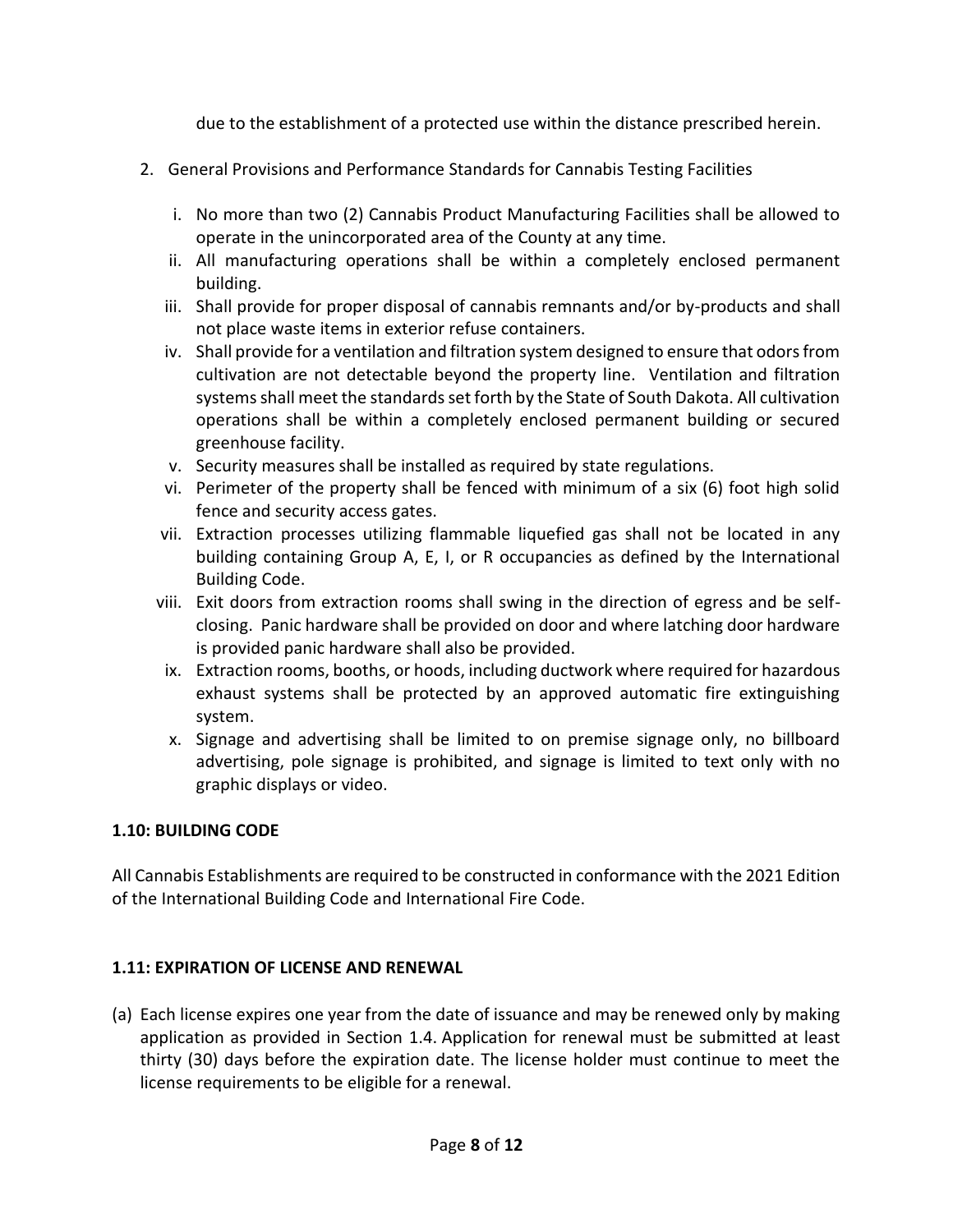- (b) The renewal fee \$5,000.00 The County will reimburse \$2,500 for applicants who fail to obtain a renewal of their registration certificate from the Department or the County.
- (c) Failure to renew a license in accordance with this section may result in additional fees. Upon expiration of the license, the County may order closure of the cannabis establishment.
- (d) If a license holder has not operated an establishment for which it holds a license in the preceding twelve (12) months, the license will not be renewed.

### **1.12: SUSPENSION**

- (a) A license may be suspended if the license holder or an employee or agent of the license holder:
	- 1. Violates or is otherwise not in compliance with any section of this article.
	- 2. Consumes or smokes or allows any person to consume or smoke cannabis on the premises of the cannabis establishment.
	- 3. Knowingly dispenses or provides cannabis or cannabis products to an individual or business to whom it is unlawful to provide cannabis or cannabis products.
- (b) A license may be suspended if the license holder has its Department-issued registration certificate suspended, revoked, or not renewed by the Department or if the registration certificate is expired.
- (c) A license may be suspended if the license holder creates or allows to be created a public nuisance at the cannabis establishment.

### **1.13: REVOCATION**

- (a) A license may be revoked if the license is suspended under Section 1.11 and the cause for the suspension is not remedied.
- (b) A license may be revoked if the license is subject to suspension under Section 1.11 because of a violation outlined in that section and the license has been previously suspended in the preceding 24 months.
- (c) A license is subject to revocation if a license holder or employee of a license holder:
	- 1. Gave false or misleading information in the material submitted during the application process;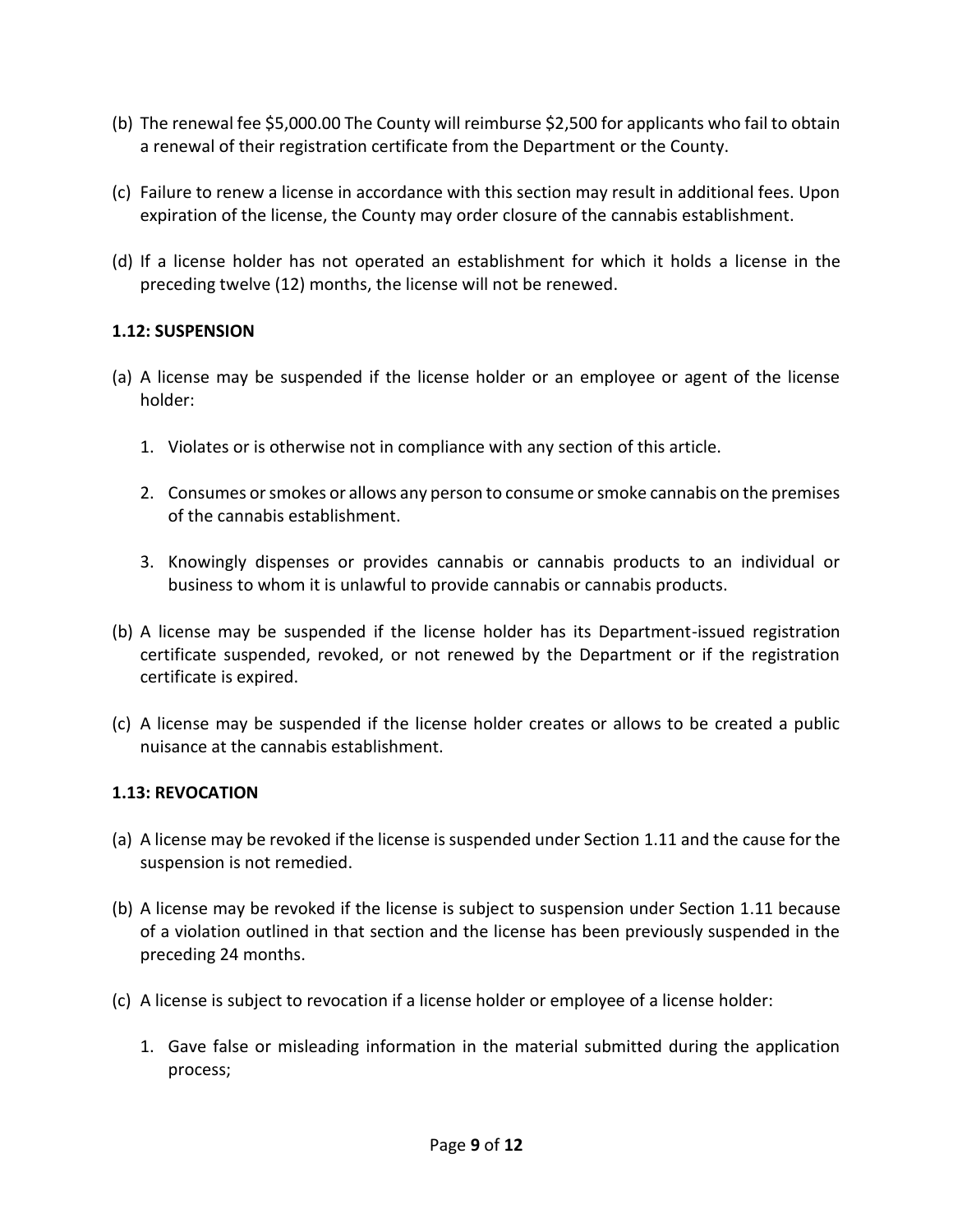- 2. Knowingly allowed possession, use, or sale of non-cannabis controlled substances on the premises;
- 3. Operated the cannabis establishment or the business of the cannabis establishment for which a license is required under this article while the license was suspended;
- 4. Repeated violations of Section 1.12;
- 5. Operated a function of a cannabis establishment for which the license holder was not licensed (e.g., a licensed cannabis cultivation facility conducting cannabis testing functions without a cannabis testing establishment license);
- 6. A license holder, or an owner, principal officer, or board member thereof, is delinquent in payment to the city, county, or state for any taxes or fees related to the cannabis establishment;
- 7. A license holder, or an owner, principal officers, or board member thereof, has been convicted of, or continues to employ an employee who has been convicted of, a disqualifying felony offense as defined by SDCL 34-20G; or
- 8. The license holder has its Department-issued registration certificate suspended, revoked, or not renewed or the registration certificate is expired.
- 9. The license holder allows a public nuisance to continue after notice from the County.

### **1.14: SUSPENSION AND REVOCATION PROCESS**

- (a) The license holder will receive a notice of intent to suspend or notice of intent to revoke informing the license holder of the violation and the County's intention to suspend or revoke the license. The notice will be hand delivered to the license holder or an employee or agent of the license holder or sent by certified mail, return receipt requested to the physical address of the cannabis establishment.
- (b) If the license holder disputes the suspension or revocation, the license holder has ten (10) days from the postmark date on the notice or the date the notice was hand delivered to request a hearing before a hearing panel, which will consist of the County Commission Chairperson, Auditor and Sheriff.
- (c) A suspension will be for thirty (30) days and begins ten (10) days after the postmark date on the notice or the date the notice is hand delivered unless the license holder exercises its rights to process and appeal, in which case the suspension takes effect upon the final determination of suspension.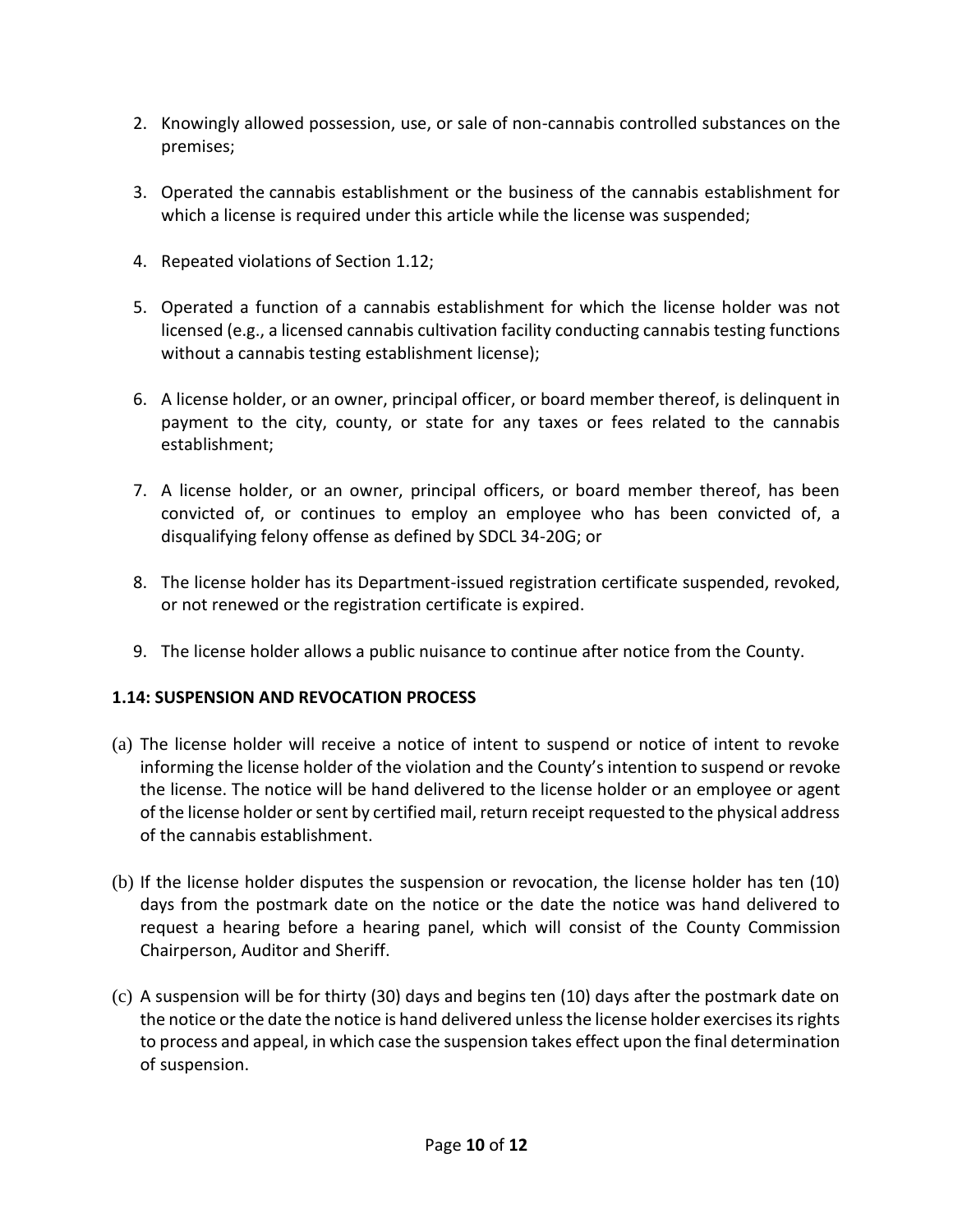- (d) A revocation will be for one (1) year and begins ten (10) days after the postmark date on the notice or the date the notice is hand delivered unless the license holder appeals the revocation, in which case the revocation takes effect upon the final determination of revocation.
- (e) The license holder who has had the license revoked may not be issued any cannabis establishment license for one year from the date the revocation became effective.

## **1.15: APPEAL**

An applicant or license holder who has been denied a license or renewal of a license or who has had a license suspended or revoked under this article may appeal to the Board of County Commissioners by submitting a written appeal within ten **(**10**)** days of the postmark on the notice of denial, nonrenewal, suspension, or revocation. The written appeal must be submitted to the McPherson County Courthouse, P.O. Box 390, Leola, South Dakota, 57456. The appeal will be considered by the Board of County Commissioners at a regularly scheduled meeting within one month of the receipt of the appeal.

### **1.16: LICENSES NOT TRANSFERRABLE**

No cannabis establishment license holder may transfer the license to any other person or entity either with or without consideration, nor may a license holder operate a cannabis establishment at any place other than the address designated in the application.

### **1.17: LIABILITY FOR VIOLATIONS**

Notwithstanding anything to the contrary, for the purposes of this article, an act by an employee or agent of a cannabis establishment that constitutes grounds for suspension or revocation will be imputed to the cannabis establishment license holder for purposes of finding a violation of this article, or for purposes of license denial, suspension, or revocation, only if an officer, director or general partner or a person who managed, supervised or controlled the operation of the cannabis establishment, knowingly allowed such act to occur on the premises.

### **1.18: PENALTIES**

Any person who operates or causes to be operated a cannabis establishment without a valid license or in violation of this article is subject to a suit for injunction as well as prosecution for ordinance violations. Such violations are punishable by a maximum fine of five hundred dollars (\$500.00). Each day a cannabis establishment so operates is a separate offense or violation.